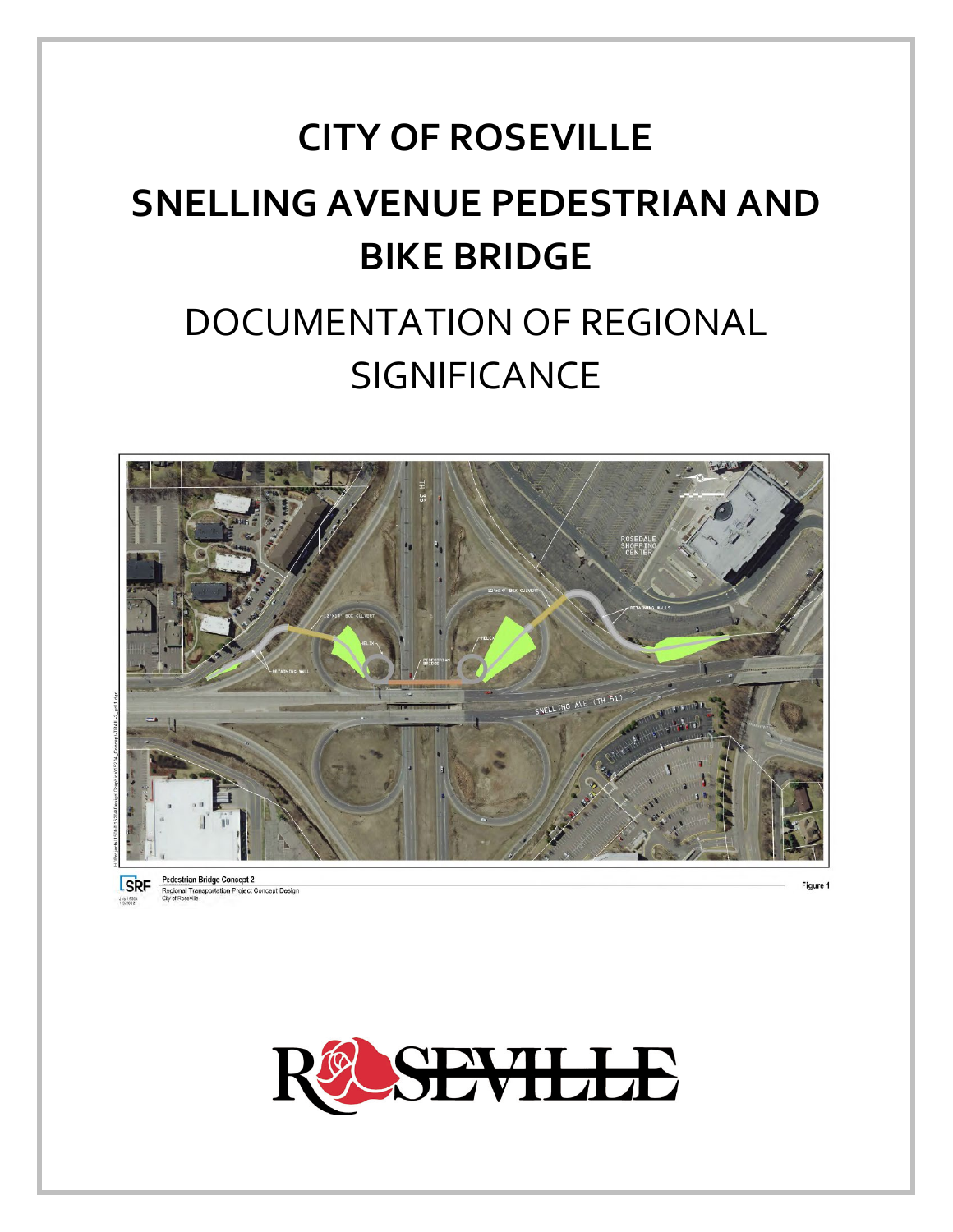# **THE REGIONAL SIGNIFICANCE OF THE SNELLING AVENUE PEDESTRIAN AND BIKE BRIDGE**



The City of Roseville, located in Ramsey County, is a first ring suburb of St. Paul and Minneapolis. Roseville is home to 36,254 residents, 15,554 households, and over 34,000 jobs within the community. Roseville shares borders with 10 different communities including St. Paul and Minneapolis and has the principal arterials of Hwy. 36 and I-35W corridors as well County Road minor arterials that traverse through the city. As a result of its location and amenities, Roseville is a regional destination for jobs, shopping, and recreation.

Snelling Ave, (Trunk Highway 51), runs down the middle of the City of Roseville providing a vital regional link through the heart of St Paul and up into Arden Hills and the ring road freeway system of Interstate 694. It provides a key "system to system" interchange at TH 36 which provides regional access to the Rosedale shopping center, Har Mar Mall and a link to the first Bus Rapid Transit line in Minnesota and ultimately the State Fair Grounds and Allianz Field, home of the Minnesota United professional soccer club.

Snelling Ave carries over 46,000 vehicles per day over TH 36. Given the amount of traffic on Snelling Ave and the vehicles that travel between Snelling and TH 36, this interchange was constructed as a "system to system" interchange with a full clover leaf interchange design. With the freeway style ramps and loops along Snelling Ave, there is no opportunity to provide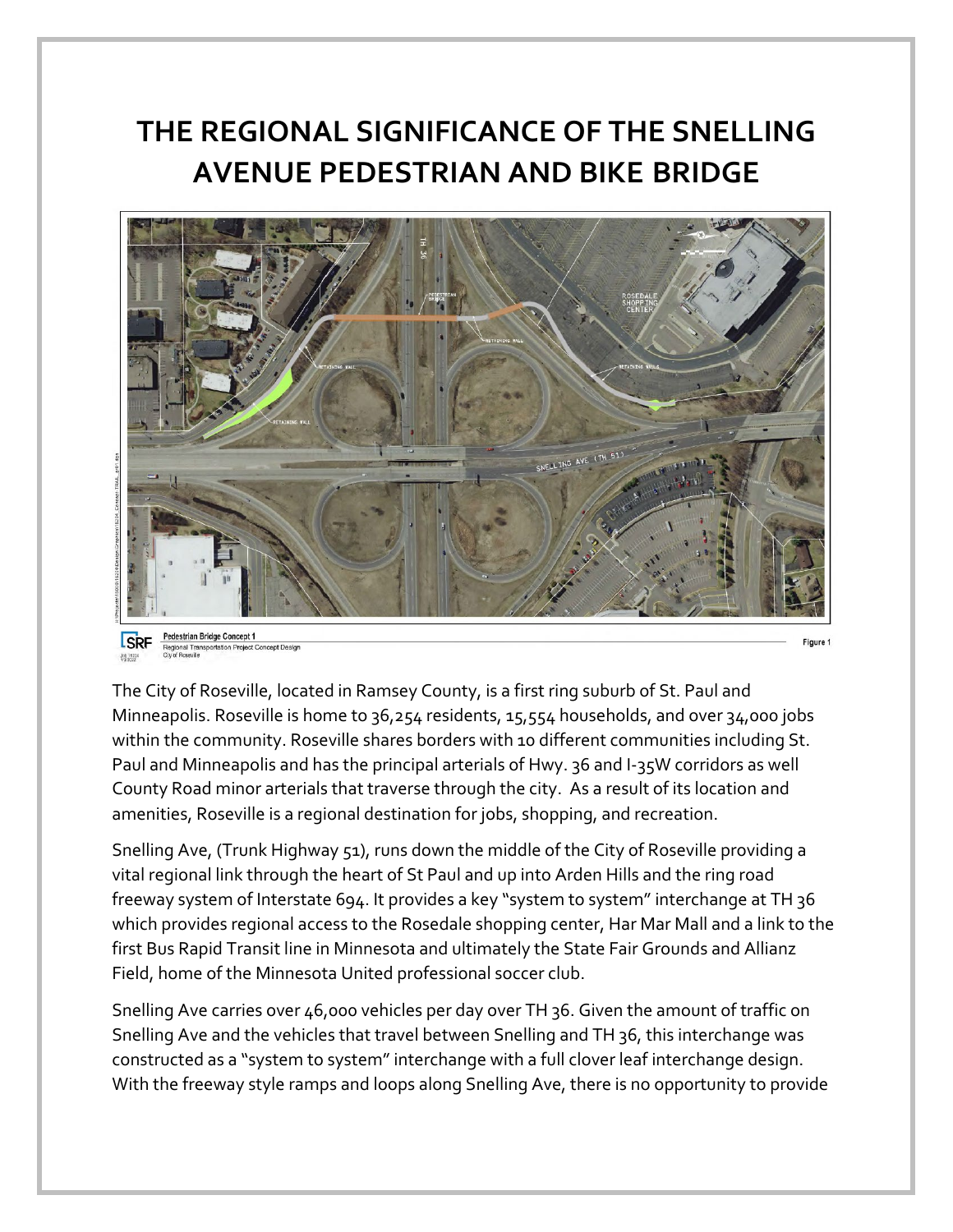access for non-motorized traffic, such as pedestrians and bikes, along Snelling Ave as it crosses TH 36.

However, there is significant demand for pedestrian and bike access along this route. Rosedale Mall, a vital regional mall, is located in the northwest corner of the Snelling and 36 interchange area. Another regional retail and food destination is Har Mar Mall located in the southeast corner. Add to that significant high density developments on the south side of TH 36 and growing high density developments on the north side of TH 36, including over 500 units of affordable housing at County Road C which will be occupied over the next two years, and the potential of hundreds of multi-family housing units on the Rosedale Mall property, it is clear that there is demand for a trail crossing.

Currently, pedestrians and bicyclists must walk over half a mile east or west of Snelling to cross TH 36, and then return another half mile to get back to Snelling Ave. This distance does tempt people to cross TH 36 on Snelling, along the vehicle lanes, or in the narrow median area. Ultimately, they must cross the expressway traffic traveling at speeds of 50 mph or more, to get back to a sidewalk or trail.

As the City, County and State work to provide more pedestrian and bike facilities, as transit facilities grow and multi-use development around the area increases, more and more demand is created for a non-motorized crossing along Snelling Ave. The project is estimated to cost \$16 million, which includes project planning and design, easement and right-of-way acquisition and construction costs.

## **Roseville as a Regional Shopping Destination**

Data received in a 2022 report by Evironics Analysis commissioned by the City of Roseville indicates that retail sales, including food and beverage sales, totals approximately \$1.33 billion annually. In its model, Envrionics show that overall sales are significantly more than what the demand by Roseville's residents for these goods were, making Roseville a major regional shopping destination. Rosedale Center alone has 1.3 million square feet of retail uses and has over 14 million visitors annually. There are 1.5 million people within fifteen miles of Roseville. Based on all of these factors, non-residents generate significant activity across all retail sectors and therefore Roseville has to provide infrastructure (utilities, local roads, traffic control, pathways) and service for these businesses that serve non-city residents with city resources.

Given the number of shoppers and consumers that come to Roseville on a daily basis, the pedestrian and bike bridge is a way that visitors, customers, and employees can access these uses through non-motorized travel options.

#### **Employment in Roseville**

US Census Data from 2019 shows that Roseville's nearly 1,500 businesses create 34,803 jobs in Roseville. Of that number, 33,246 (or 95%) were not residents of Roseville. This data shows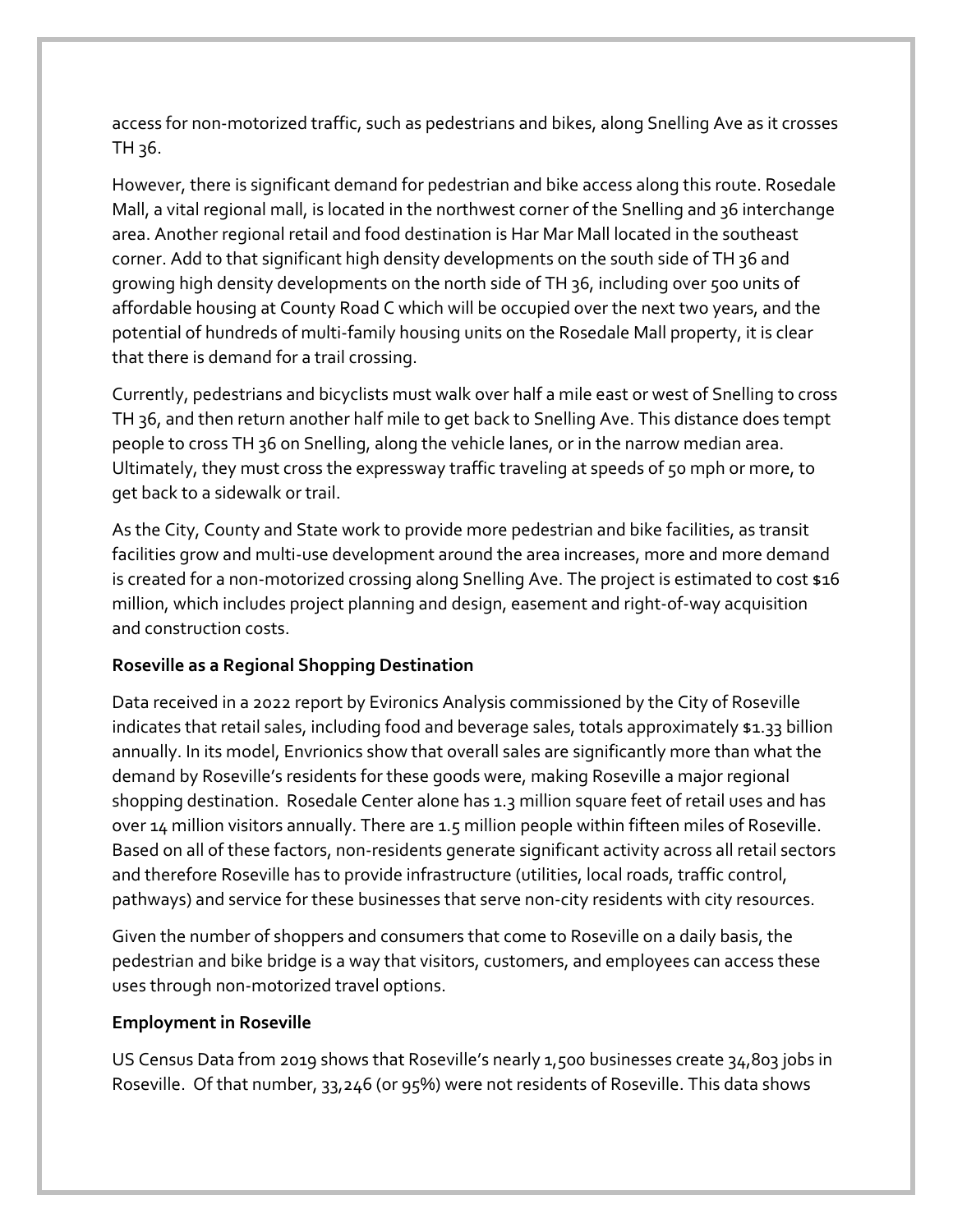that Roseville is a major regional employment center, and that Roseville serves over 65,000 persons when combining daytime and nighttime populations.



Due to the high concentration of jobs in Roseville, many persons that work in Roseville utilize the City's trails and pathways for enjoyment and for access to stores, restaurants and transit services.

## **Regional Transportation Network in Roseville**

A significant portion of traffic in Roseville originates from outside of its boundaries. The following table shows the current traffic volumes and those forecasted for 2040.

|                         | <b>Current ADT</b> | 2040          |
|-------------------------|--------------------|---------------|
|                         |                    | Projected ADT |
| TH 36                   | 91,000             | 96,000        |
| $l-35W$                 | 155,000            | 162,000       |
| Snelling Ave (TH 51)    | 45,000             | 46,000        |
| Lexington Ave (CSAH 50) | 16,800             | 19,000        |
| Rice Street (CSAH 49)   | 19,400             | 22,000        |
| Fairview Ave (CSAH 48)  | 23,000             | 24,000        |

Roseville is served by 15 fixed and 6 express Metro Transit bus routes including the Bus Rapid Transit Route A along Snelling Ave and the Rosedale Transit Center.

Metro Transit bus routes bring in numerous non-residents to shop and work in Roseville. The construction of the Snelling Ave pedestrian and bicycle bridge will allow transit riders greater connection to shopping and employment areas and to other transit routes